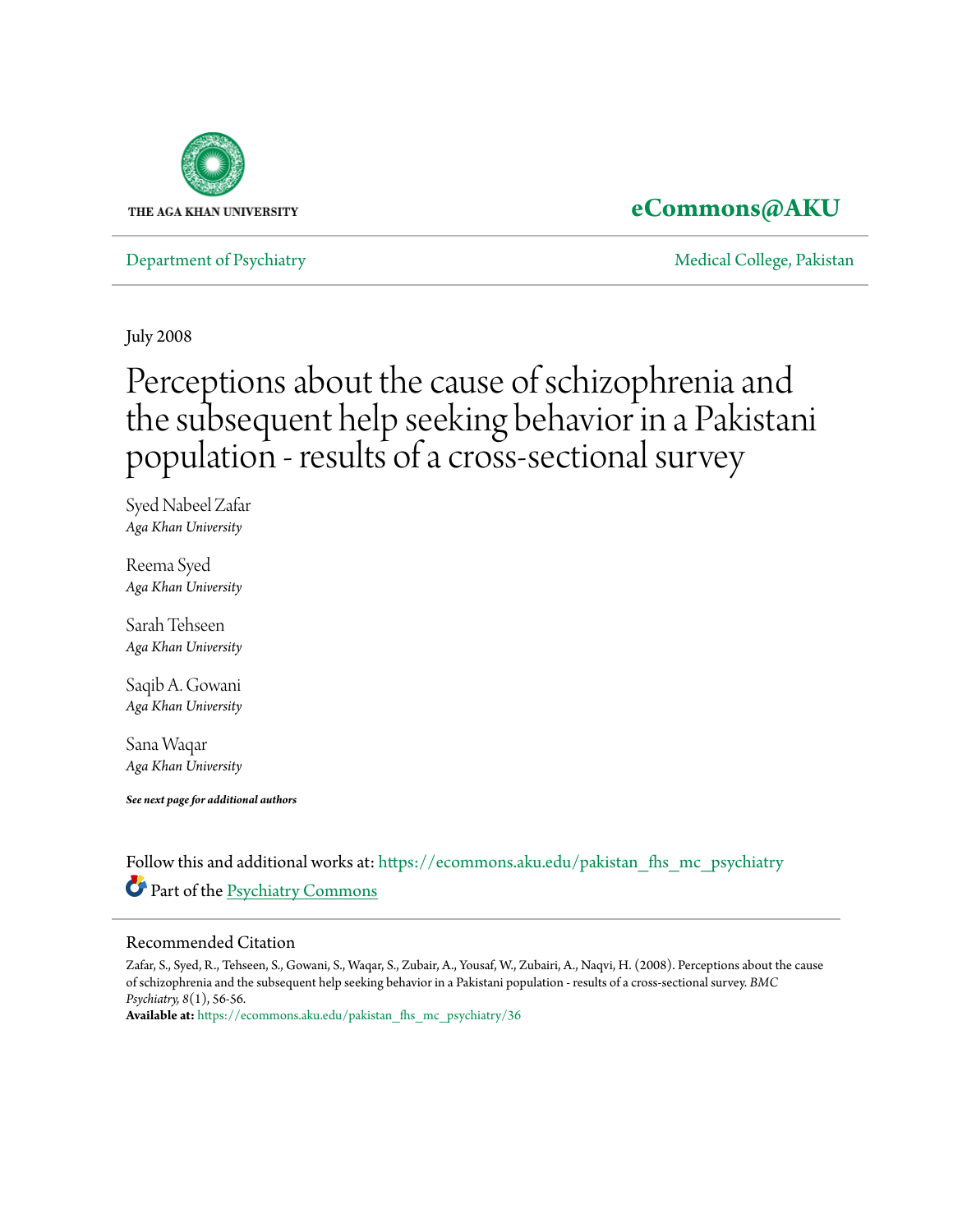#### **Authors**

Syed Nabeel Zafar, Reema Syed, Sarah Tehseen, Saqib A. Gowani, Sana Waqar, Amina Zubair, Wajeeha Yousaf, Akbar J. Zubairi, and Haider Naqvi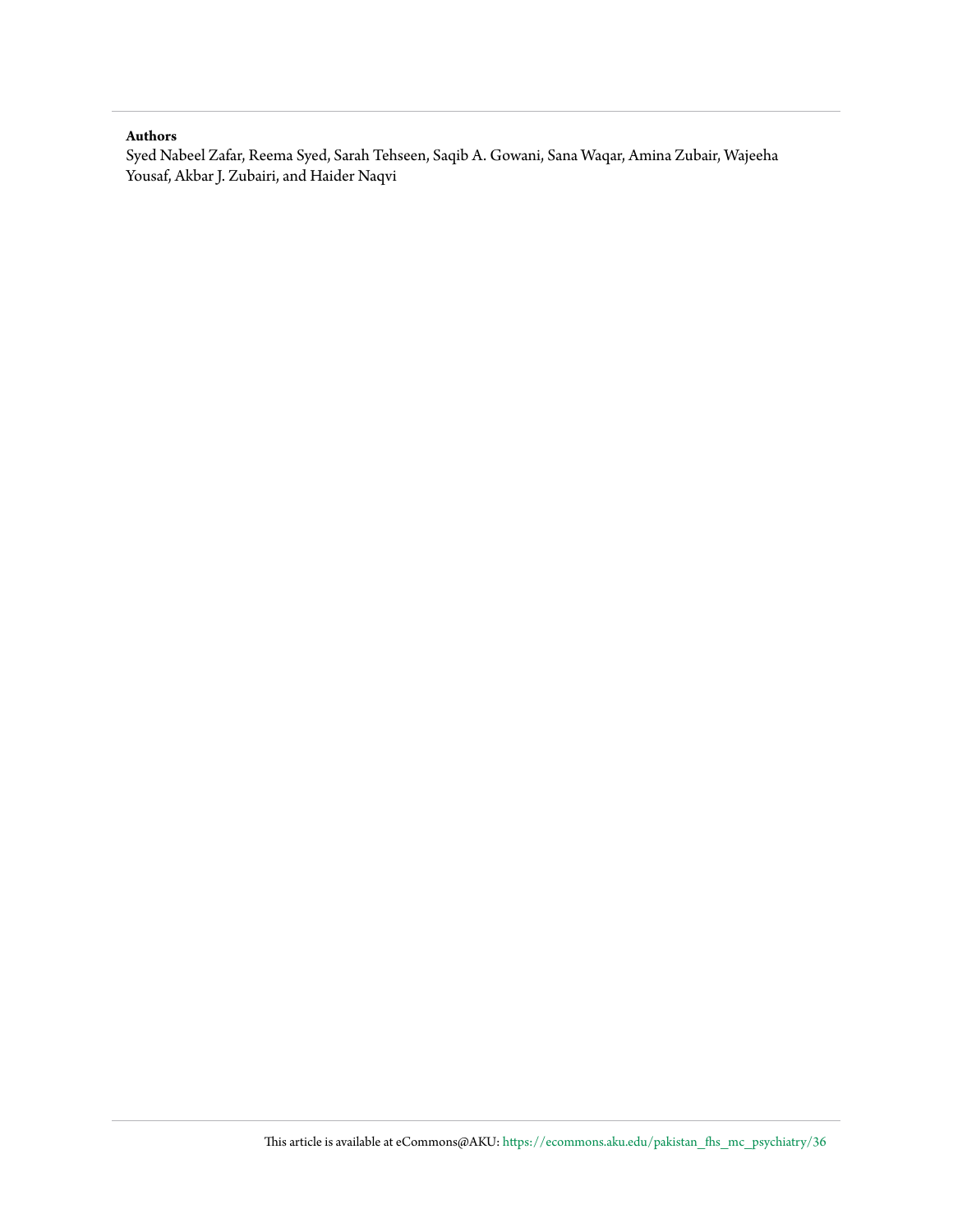### Research article **[Open Access](http://www.biomedcentral.com/info/about/charter/)**

## **Perceptions about the cause of schizophrenia and the subsequent help seeking behavior in a Pakistani population – results of a cross-sectional survey**

Syed Nabeel Zafar\*1, Reema Syed†1, Sarah Tehseen†1, Saqib A Gowani1, Sana Waqar<sup>1</sup>, Amina Zubair<sup>1</sup>, Wajeeha Yousaf<sup>1</sup>, Akbar J Zubairi<sup>1</sup> and Haider Naqvi2

Address: 1Aga Khan University, Stadium Road, Karachi 74800, Pakistan and 2Assistant Professor, Department of Psychiatry, Aga Khan University, Stadium Road, Karachi 74800, Pakistan

Email: Syed Nabeel Zafar\* - zafar.nabeel@gmail.com; Reema Syed - syed.reema@gmail.com; Sarah Tehseen - sarah.tehseen@gmail.com; Saqib A Gowani - saqib gowani@hotmail.com; Sana Waqar - swaqar84@gmail.com; Amina Zubair - xaphia666@gmail.com; Wajeeha Yousaf - wajeeha.yousaf@gmail.com; Akbar J Zubairi - akbar.zubairi@gmail.com; Haider Naqvi - haider.naqvi@aku.edu \* Corresponding author †Equal contributors

Published: 17 July 2008

*BMC Psychiatry* 2008, **8**:56 doi:10.1186/1471-244X-8-56

[This article is available from: http://www.biomedcentral.com/1471-244X/8/56](http://www.biomedcentral.com/1471-244X/8/56)

© 2008 Zafar et al; licensee BioMed Central Ltd.

This is an Open Access article distributed under the terms of the Creative Commons Attribution License [\(http://creativecommons.org/licenses/by/2.0\)](http://creativecommons.org/licenses/by/2.0), which permits unrestricted use, distribution, and reproduction in any medium, provided the original work is properly cited.

Received: 4 March 2008 Accepted: 17 July 2008

#### **Abstract**

**Background:** There is a cultural variability around the perception of what causes the syndrome of schizophrenia. Generally patients with schizophrenia are considered dangerous. They are isolated and treatment is delayed. Studies have shown favorable prognosis with good family and social support, early diagnosis and management. Duration of untreated psychosis is a bad prognostic indicator. We aimed to determine the perceptions regarding the etiology of schizophrenia and the subsequent help seeking behavior.

**Methods:** This cross-sectional study was carried out on a sample of 404 people at the out patient departments of Aga Khan University Hospital Karachi. Data was collected via a self-administered questionnaire. Questions were related to a vignette of a young man displaying schizophrenic behavior. Data was analyzed on SPSS v 14.

**Results:** The mean age of the participants was 31.4 years (range = 18–72) and 77% of them were males. The majorities were graduates (61.9%) and employed (50%). Only 30% of the participants attributed 'mental illness' as the main cause of psychotic symptoms while a large number thought of 'God's will' (32.3%), 'superstitious ideas' (33.1%), 'loneliness' (24.8%) and 'unemployment' (19.3%) as the main cause. Mental illness as the single most important cause was reported by only 22%. As far as management is concerned, only 40% reported psychiatric consultation to be the single most important management step. Other responses included spiritual healing (19.5%) and Sociachanges (10.6) while 14.8% of respondents said that they would do nothing. Gender, age, family system and education level were significantly associated with the beliefs about the cause of schizophrenia ( $p < 0.05$ ). While these variables plus 'religious inclination' and 'beliefs about cause' were significantly associated with the help seeking behavior of the participants.

**Conclusion:** Despite majority of the study population being well educated, only a few recognized schizophrenia as a mental illness and many held superstitious beliefs. A vast majority of Pakistanis have non-biomedical beliefs about the cause of schizophrenia. Their help seeking behavior in this regard is inappropriate and detrimental to the health of schizophrenic patients. Areas for future research have been identified.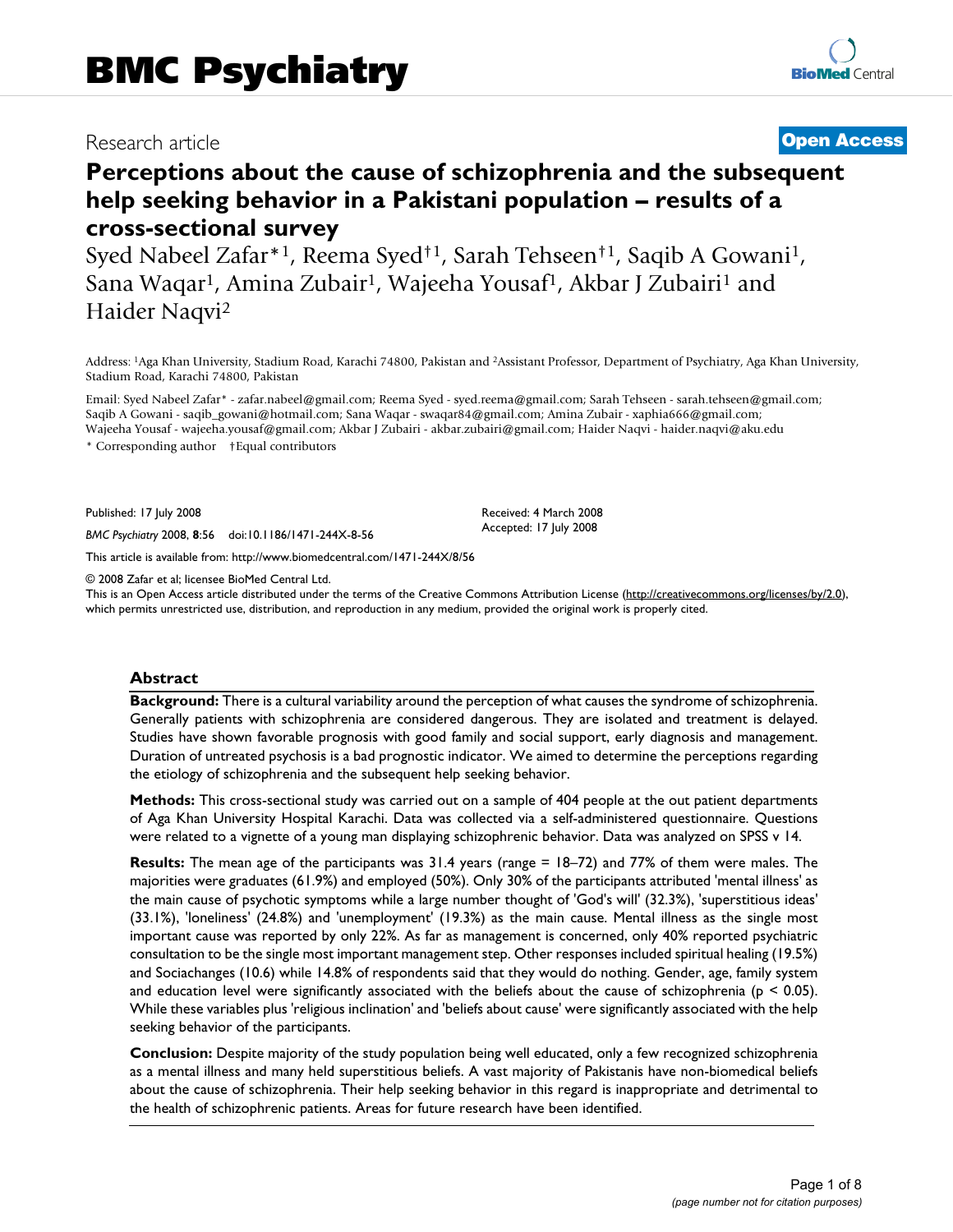#### **Background**

Schizophrenia is a severe mental illness characterized by fundamental disturbances in thoughts, emotions and perceptions. Even though not frequent it is amongst the most burdensome and costly diseases of the world[1]. WHO reports it as the 8th leading cause of DALYS (disability adjusted life years) in the age group of 15 to 44 years [1]. Schizophrenic patients place a significant burden on mental health delivery system through chronic disability, social dysfunction, frequent hospitalizations, substance abuse and overall poor compliance[2]. Furthermore the families and caregivers of schizophrenic patients also bear the weight of its negative social and financial influences. Schizophrenia imposes huge economic impact on individuals, families, and communities [3]. Hence it is a disease that affects not only the individual but bears an impact on the whole society.

Functional outcome in patients with schizophrenia is influenced by many factors including duration of illness, symptoms, sex, early detection and pre-morbid functioning [4]. Attitudes of family members towards schizophrenics is an independent predictor of social adjustment in these individuals [5]. Cultural features, socioeconomic level of the region and education level are also important among the factors influencing the incidence, course and duration of untreated psychosis of this disease. The duration of untreated psychosis or DUP has recently emerged as an important prognostic factor for first episode psychosis [6,7].

Unfortunately, lay public across different cultures hold highly variable beliefs regarding the cause of schizophrenia. In developed countries social factors are considered to be the most important causative agents for schizophrenia [8]. In developing countries like India and Morocco a vast majority of people attributed the schizophrenic symptoms to supernatural phenomena, drug use, stressful life events, heredity or personality deficiencies [8,9]. These beliefs about the causation of schizophrenia are the primary forces that lead the public towards variable treatment modalities and delays in professional medical treatment and hence alter the outcome of this illness [10].

Pakistan is a developing country where mental illnesses are widely perceived to have supernatural causes[11] and are stigmatized even by the educated masses [12].

Traditional healers along with psychiatric services are the main mental health service providers and the number of trained mental health professionals is small as compared to the population demands [11]. Thus, seeking the help of faith healers is often a first step in the management of schizophrenia. This leads to significant under detection and long delays in medical help for those in need. A recent

study conducted in Pakistan showed that lack of awareness and false beliefs accounted for 61% of the cases of delayed consultation for first episode psychosis [13].

There is a serious dearth of data in this regard from Pakistan. Very few studies have been conducted to assess the beliefs of the general public regarding the cause of schizophrenia [13] and the help seeking behavior of these people towards a person displaying schizophrenic or psychotic behavior has never been explored. We therefore conducted a cross-sectional survey exploring the beliefs regarding cause of Schizophrenia and subsequent help seeking behavior in a Pakistani population.

#### **Methods**

#### *Sample and settings*

We designed a questionnaire based cross sectional study, which was conducted at the Aga Khan University Hospital (AKUH) Karachi, Pakistan. AKUH is one of the largest private tertiary hospitals in the country, providing high quality health services to people from all over Karachi and Pakistan. This university hospital has 542 beds in operation and provides services to over 38,000 hospitalized patients and to over 500,000 outpatients annually.

The study was conducted in the waiting areas of the Community Health Centre (CHC), consulting clinics (CCs) and inpatient family waiting areas of the hospital. The CCs constitute the main out patient department of the hospital and offers specialist services mainly to people belonging to the middle and high socioeconomic classes, The CHC however, is a primary health care center and provides family medicine and specialist services at a much subsidized rate and is therefore attended by people belonging to all socioeconomic classes. The waiting areas of psychiatry clinics and wards are located elsewhere and data was not collected from these locations. AKUH is visited by people from all over Pakistan. Most attendants at AKUH belong to Muslim middle class, educated families. However this population is culturally diverse owing to the presence of different ethnic communities in the city.

We approached all individuals above 18 years of age for participation in the study. The Study was conducted from 18th to 22nd December 2006. Written informed consent was taken from all the participants. In order to maintain confidentiality, no identifiable personal information was recorded. A group of fourth year medical students interviewed the subjects. Medical staff, medical students, attendants of psychiatric patients, people who could not read Urdu (the national language of Pakistan) or who had difficulty in understanding the questionnaire due to cognitive impairment and subjects under the age of 18 years were excluded from the study. In order to maintain the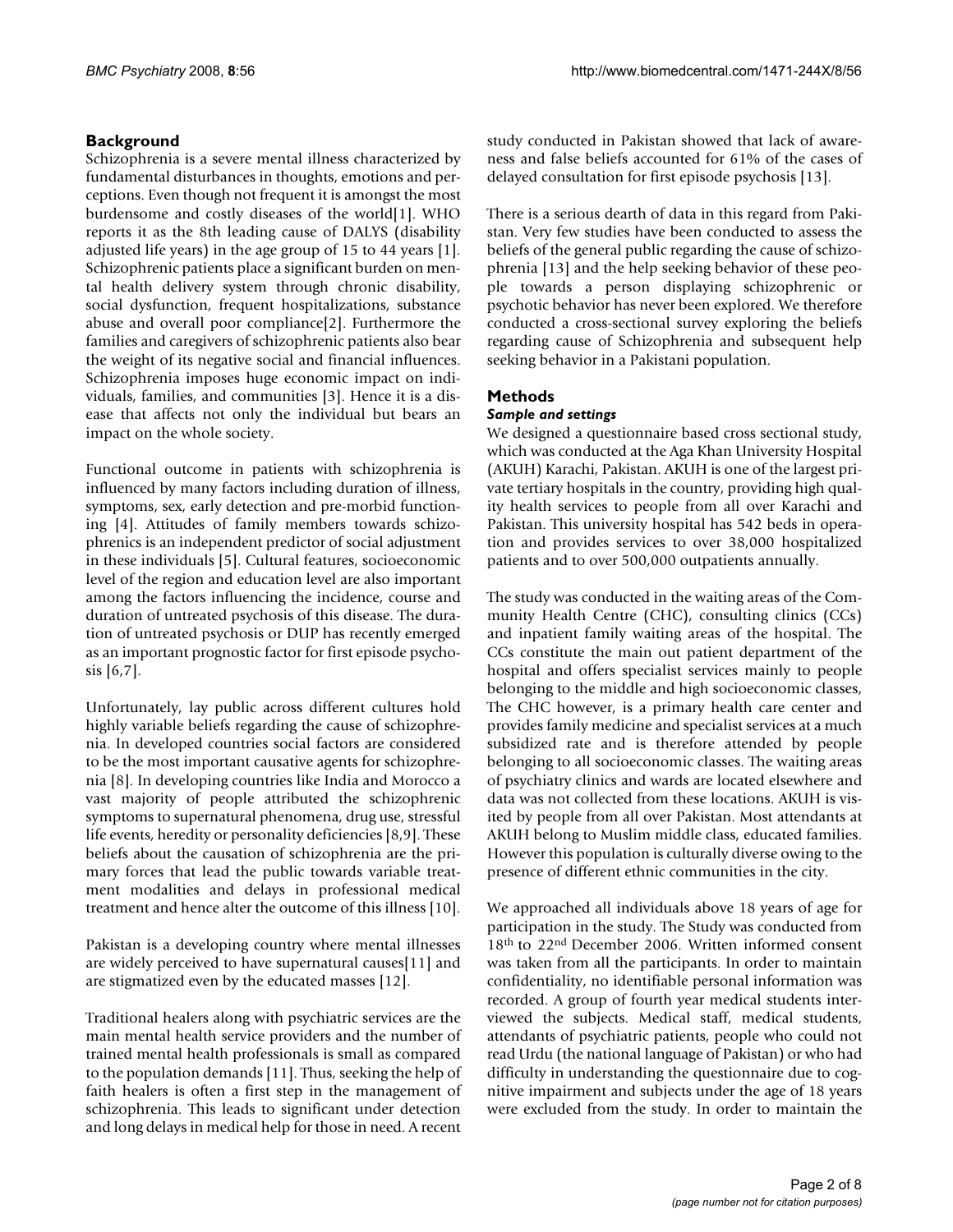standardization, a training session for the interviewers was organized prior to data collection.

With a response rate of 87% we enrolled 404 participants. The commonest reason for refusal was lack of time and in the case of females, the male partner not being present to give consent, which is a cultural norm in some of our communities.

#### *The Questionnaire*

We used a self administered questionnaire designed by the investigators after an extensive literature search [8,14,15] (Additional file 1). Prior to the study it was pretested on a sample of twenty individuals. No major changes were required and this data was discarded. The whole of the questionnaire was developed in Urdu, the national language of Pakistan.

It was divided into three parts. The first dealt with the demographic profile of the subjects (age, sex, religious inclination, marital status, education and profession). The second comprised of a case scenario of a 24 yr old single, unemployed young man who was showing behavioral changes and psychotic symptoms characteristic of paranoid schizophrenia such as persecutory delusions and auditory hallucinations. The participants were asked what, in their view, was the reason for this man's condition. A list of 22 choices (randomly arranged) was given below the scenario. This list was derived from previous studies showing the general public's belief about the cause of psychotic symptoms[8,15] A four point likert scale (main reason, possible reason, not likely a reason and definitely not a reason) allowed the participants to rate each possibility according to its subjective importance. They were then asked to select the single most important cause of these symptoms.

The third section asked the subjects to state their reaction if one of their family members or anyone close to them showed similar symptoms. They were given a list of 15 interventions (randomly arranged) to consider when faced with such a situation. A three point likert scale (will definitely do, will consider doing, will not do at all) was provided for each option. At the end they were asked to choose the single most important step that they would take.

#### *Ethical considerations*

Ethical approval was granted by the department of Psychiatry, faculty office building, Aga Khan University Hospital, Karachi. The study was in accordance to the Helsinki declaration. Each participant was verbally explained the nature of the research, its benefits and disadvantages. Confidentiality was assured and maintained and no information that could link an individual to the data was

recorded. Written informed consent was taken from each person before the administration of the questionnaire and they were told that they could withdraw from the study at any time without giving a reason.

#### *Data management and statistical analysis*

Data was double entered on Epi-Info version 6 and then exported to SPSS version 14 for data management and analysis. Descriptive analyses were performed. Means and standard deviations were calculated for continuous variables while proportions were calculated for discrete ones and the results were tabulated. The responses were categorized into six categories for the cause of schizophrenia (biological causes, psychosocial stressors, social issues, personality issues, religious reasons and superstitious beliefs) and five categories for 'help seeking behavior' (professional medical help, religious remedies, social interventions, magic/exorcism related, no help seeking behavior). Univariate logistic regression analyses were then performed on each of these categories against the demographic variables to identify associations and calculate odds ratios. The five categories of the help seeking behavior were also separately analyzed against the six categories of the cause of schizophrenia. The Odds ratio (OR) and confidence interval (CI) for each variable were calculated.

#### **Results**

The demographic profile of the participants is demonstrated in table 1. The mean age of the participants was 31.35 ( $\pm$  9.93) with a gender distribution of 77% males and 23% females. Most of the participants were well educated and 62% of them had at least a bachelor's degree. A large majority of participants were Muslim by religion (92%).

#### *Cause of schizophrenia*

The participants gave highly variable responses to the question that assessed their opinion about the cause of schizophrenia demonstrating that many held multiple explanatory models to this. These responses are shown in table 2 and have been divided for tabulation and analysis purposes into six categories namely biological causes, psychosocial causes, social issues, personality issues, religious reasons and superstitious beliefs.

When asked to give a single most important reason for the condition of the young man in the given scenario only 90 (22.3%) people said that it was due to a mental illness. Other common responses were weak mental constitution (13.6%) and God's will (10.1%). The responses of the remaining 54% of participants were distributed throughout the other choices listed in table 2. When all the responses were categorized into the fore mentioned six categories it was seen that 38.4% people gave a biological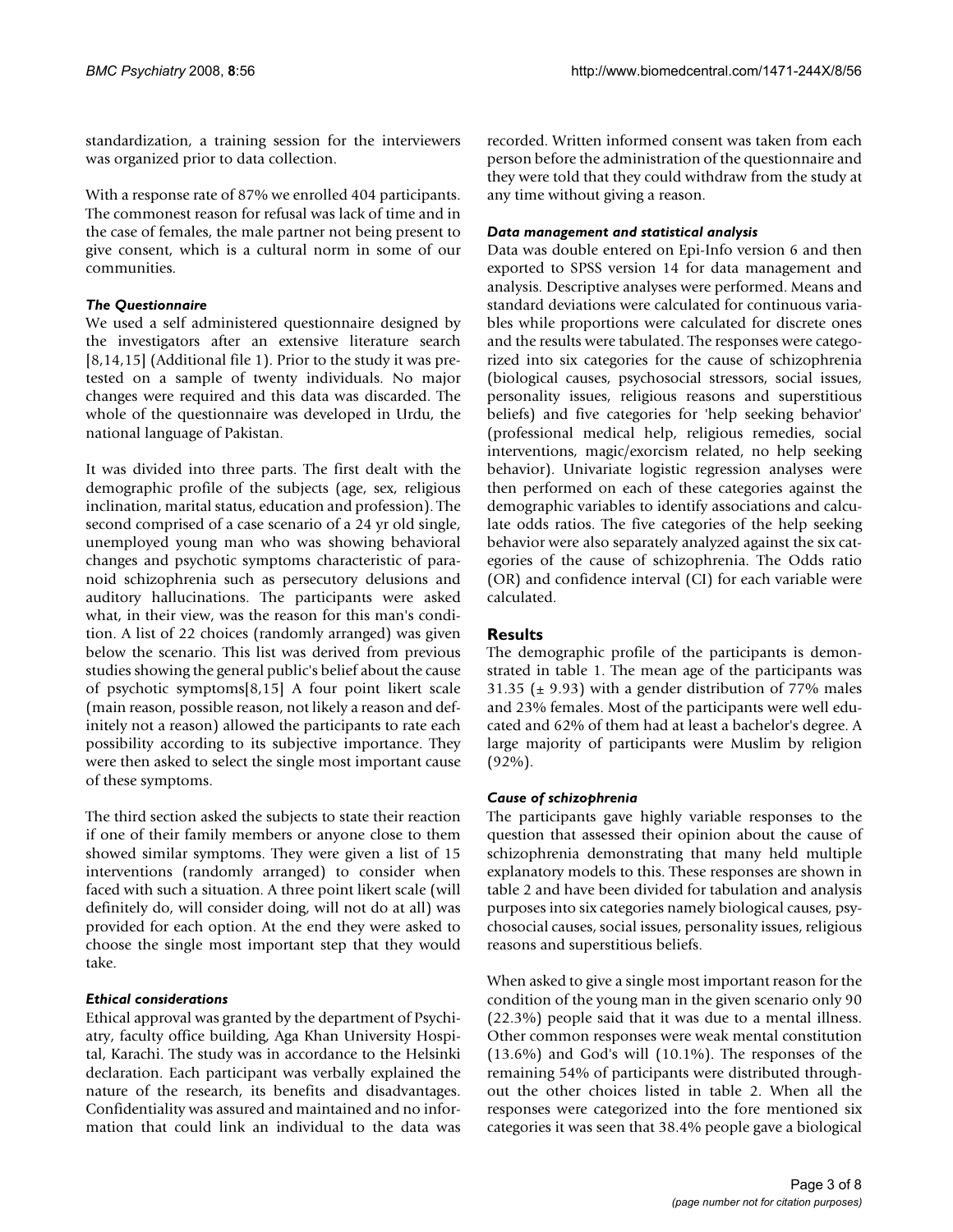| Table 1: Demographic details of participants (n = 404) |  |
|--------------------------------------------------------|--|
|--------------------------------------------------------|--|

| <b>Variables</b>         |                             | N(%)       |
|--------------------------|-----------------------------|------------|
| Sex                      | male                        | 311 (77.0) |
|                          | female                      | 93 (23.0)  |
| Education                | none                        | 10(2.50)   |
|                          | Primary (grades 1 to 5)     | 22 (5.40)  |
|                          | Secondary (grades 6 to 10)  | 36 (8.90)  |
|                          | College (grades 11,12)      | 86(21.3)   |
|                          | Graduate (bachelors degree) | 250 (61.9) |
| Ethnicity                | Urdu speaking               | 195 (48.3) |
|                          | Sindhi                      | 40 (9.90)  |
|                          | Punjabi                     | 47 (11.6)  |
|                          | Pathan                      | 37(9.20)   |
|                          | Baluchi                     | 7(1.70)    |
| <b>Employment status</b> | Unemployed                  | 17 (4.20)  |
|                          | Employed                    | 202 (50.0) |
|                          | Retired                     | 5(1.2)     |
|                          | Housewife                   | 124(50)    |
|                          | Student                     | 64 (15.8)  |
|                          | Others                      | 66 (16.3)  |
| Marital status           | Single                      | 149 (36.9) |
|                          | Married                     | 239 (59.2) |
|                          | Divorced/separated          | 10(2.50)   |
|                          | Widow/widower               | 6(1.50)    |
| Religion                 | Islam                       | 373 (92.3) |
|                          | Christianity                | 12(3.00)   |
|                          | Hinduism                    | 17(4.2)    |
|                          | Zoroastrian                 | 2(0.50)    |
| Religious orientation    | Not religious               | 14(3.5)    |
|                          | Mildly religious            | 70 (17.3)  |
|                          | Moderately religious        | 223 (55.2) |
|                          | Very religious              | 97 (24.0)  |
| <b>Family System</b>     | loint                       | 306 (75.7) |
|                          | Nuclear                     | 98 (24.3)  |
|                          |                             |            |

Age Range =  $18 - 72$  Mean =  $31.35$  ( $\pm$  9.93)

cause, 15.6% gave a religious cause, 13.4% stated that it was due to a personality issue, while 12.1% gave a psychosocial stressor as a cause and 8.4% stated other social issues as the cause of the schizophrenic symptoms.

After applying univariate logistic regression analysis it was found that: Females (OR = 1.92, CI = 1.202–3.069), participants living in a nuclear family (OR =  $1.79$ , CI = 1.127–2.830) and those with an age greater than 47 (OR  $= 2.092$ , CI = 1.045–4.188) were more likely to give a biological cause. While those who had received only primary level education were 3.3 times (CI =  $1.363-8.154$ ) more likely than graduates to give a psychosocial stressor as a reason for the man's condition.

#### *Help seeking behavior*

Table 3 shows the responses of the participants when asked what they would do if someone dear to them was exhibiting such behavior. For tabulation and analysis purposes these responses were divided into five categories: professional medical help, religious remedies, social interventions, magic/exorcism related and no help seeking behavior.

In response to the question asking the participants to give the single most immediate and important management option for the young man's condition 164 (40.6%) of them said that they would take him to a psychiatrist. This response was, by far, the most popular response followed by 'will take him to a family physician' (9.7%), 'do nothing and talk to him' (8.9%), 'offering sadqa/khairaat' i.e. sacrifice in the name of God, (7.4%) and 'pray for him' (6.7%). Categorically the most common response was in the seeking professional medical help category (52.2%) followed by religious remedies (19.3%), no help seeking behavior (14.9%), social alterations (10.6%) and magic exorcism related management steps (3.0%).

Upon univariate analysis it was seen that those who were more likely to seek professional medical help were those who were living in a nuclear family ( $OR = 2.29$ ,  $CI =$ 1.420–3.694), were moderately religious (OR = 1.72, CI = 1.066–2.787), females (OR = 2.17, CI = 1.339–3.532) and those who gave the cause of schizophrenia to be biological (OR = 12.93, CI =  $6.377 - 26.255$ ) or being a personality issue (OR =  $3.23$ , CI =  $1.462 - 7.223$ ).

People more likely to seek a religious remedy were very religious (OR =  $2.32$  CI =  $1.28-4.237$ ), less educated (illiterate OR =  $3.84$ , CI =  $1.033 - 14.258$ ; primary OR =  $2.69$ ,  $CI = 1.026 - 7.035$ ; higher secondary  $OR = 1.86$ ,  $CI =$ 1.017–3.40), living in a joint family system ( $OR = 2.281$ ,  $CI = 1.121 - 4.642$  and those who had given a religious cause for schizophrenia (OR =  $6.56$ , CI =  $3.156 - 13.630$ ).

Those who exhibited no help seeking behavior were more likely to be young (age group  $17-26$ , OR = 8.49, CI = 1.119–64.332; age group 27–36, OR = 9.134, CI = 1.206– 69.192) males (OR =  $2.581$ , CI =  $1.132 - 5.887$ ) and those who had given any non-biological reason as a cause of schizophrenia ( $p = 0.010$ ).

#### **Discussion**

It is well known that the general population of most developing countries attributes a wide range of non-biomedical beliefs to the cause of schizophrenia and other psychotic disorders [16,17]. In fact people in developed countries have also displayed such beliefs [15,18]. Therefore the wide variety and confused nature of beliefs found in our sample comes as no surprise. No substantial study has been conducted in Pakistan in this regard to compare the data of our study with. However, studies from India, Pakistan's neighboring country and similar in terms of cultural, social and traditional values and beliefs have shown that even urban and adequately educated families of India hold supernatural beliefs about the cause and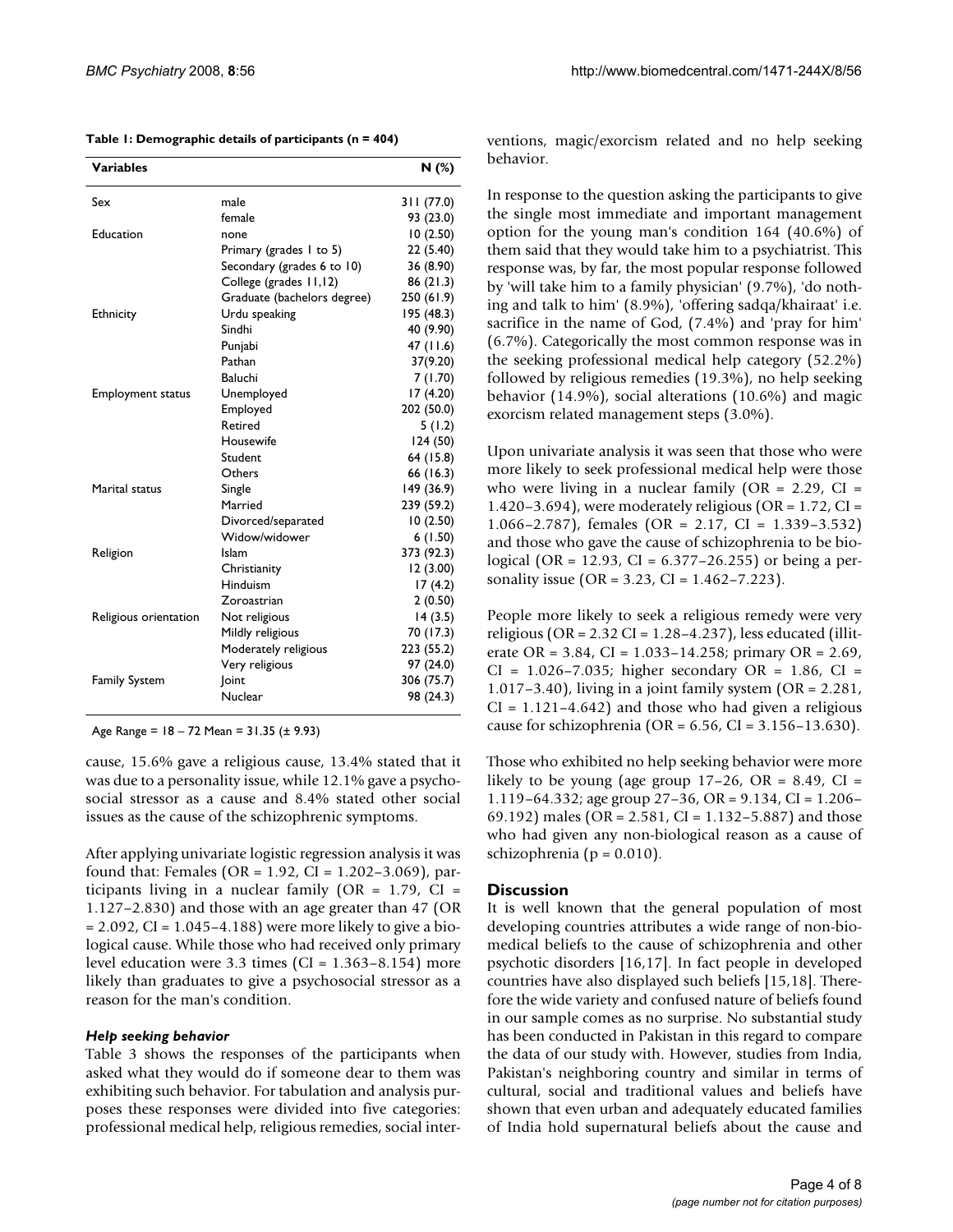|                                   | Main reason | <b>Possible reason</b> | <b>Not likely</b> | <b>Definitely not</b> |
|-----------------------------------|-------------|------------------------|-------------------|-----------------------|
|                                   | N(%)        | N(%)                   | N(%)              | N(%)                  |
| <b>Biological causes</b>          |             |                        |                   |                       |
| Mental illness                    | 121(30.0)   | 122(30.2)              | 67(16.6)          | 94(23.3)              |
| Hereditary/genetic                | 36(8.9)     | 122(30.3)              | 93(23.1)          | 152 (37.7)            |
| Weak mental constitution          | 91(22.5)    | 143(35.4)              | 64 (15.8)         | 106(26.2)             |
| <b>Psychosocial stressors</b>     |             |                        |                   |                       |
| Marital problems                  | 44 (11.0)   | 154(38.4)              | 60 (15.0)         | 143 (35.7)            |
| Work stress                       | 70 (17.3)   | 149(36.9)              | 83 (20.5)         | 102(25.2)             |
| <b>Busy lifestyle</b>             | 35(8.7)     | 102(25.2)              | 113 (28.0)        | 154(38.1)             |
| Unemployment                      | 78 (19.3)   | 122(30.2)              | 67(16.6)          | 137(33.9)             |
| Failure in love                   | 62(15.4)    | 143(35.6)              | 67(16.7)          | 130 (32.3)            |
| <b>Social Issues</b>              |             |                        |                   |                       |
| Loneliness                        | 100(24.8)   | 141(34.9)              | 62(15.3)          | 101(25.0)             |
| Bad upbringing                    | 38 (9.4)    | 102(25.2)              | 97 (24.0)         | 167(41.3)             |
| Sexual abuse during childhood     | 24(6.0)     | 100(24.9)              | 97(24.2)          | 180 (44.9)            |
| <b>Personality Issues</b>         |             |                        |                   |                       |
| Anxious personality               | 69 (17.1)   | 146(36.2)              | 82 (20.3)         | 106(26.3)             |
| Attention seeking behavior        | 44 (10.9)   | 145(36.0)              | 103(25.6)         | 111(27.5)             |
| Alcohol or other addictions       | 31(7.7)     | 117(29.0)              | 74 (18.3)         | 182 (45.0)            |
| <b>Religious reasons</b>          |             |                        |                   |                       |
| Punishment for sins               | 63 (15.6)   | 104(25.7)              | 83 (20.5)         | 154(38.1)             |
| Fate                              | 36(8.9)     | 64 (15.9)              | 93(23.1)          | 210(52.1)             |
| Gods will                         | 130(32.3)   | 67(16.7)               | 65 (16.2)         | 140 (34.8)            |
| <b>Superstitious beliefs</b>      |             |                        |                   |                       |
| <b>Black magic</b>                | 37(9.2)     | 79 (19.6)              | 76 (18.9)         | 211(52.4)             |
| <b>Taweez</b>                     | 27(6.7)     | 79 (19.6)              | 90(22.3)          | 208(51.5)             |
| Nazar                             | 22(5.5)     | 78 (19.4)              | 101(25.1)         | 202(50.1)             |
| Possessed by bad spirits          | 27(6.7)     | 105(26.1)              | 80 (19.9)         | 190(47.3)             |
| <b>Extraterrestrial influence</b> | 20(5.0)     | 57 (14.1)              | 87(21.6)          | 239 (59.3)            |

**Table 2: Participant's beliefs concerning the cause of schizophrenic disorders (divided into six categories) (n = 404)**

Each row totals to 404 (100%)

management of schizophrenia [16] and majority of the psychiatric patients undergo traditional treatment [19].

The duration of untreated psychosis or DUP is the time from manifestation of the first psychotic symptom to initiation of adequate treatment. It has been shown to have a significant association with the outcome of the disease and is emerging as an important factor in the management of schizophrenic patients [6,7]. Recent evidence also suggests a possibility of an association between DUP and homicide [20] making it an even more important variable to look at.

The different causes attributed to schizophrenia by our study sample are shown in table 2.

This is important, as it is this belief about the cause that drives the direction of treatment. If a person believes that the cause is a supernatural or religious one then one tends to seek faith healing as a remedy for the illness. And thus seeking such help then becomes the first step in the management of most mental disorders [21]. This causes substantial delays in seeking professional treatment, and subsequently leads to a poorer prognosis, higher burden

on society and a higher cost of the disease. Our study has demonstrated that people who gave a biological cause for the disease were almost 13 times more likely to seek professional medical help for a relative with schizophrenia than those who gave other reasons for the disease. This highlights how the belief about the cause of schizophrenia can drive the help seeking behavior and thus decrease the duration of untreated psychosis. However, the tables show that people generally have multiple explanatory models to the cause and management of schizophrenia. Previous studies have also demonstrated that relatives of schizophrenic patients often hold multiple, diverse and sometimes contradictory explanatory models of illness [22]. This elicits the complexity of the issue and highlights the need for further local research in this area.

Another problem of holding non-biomedical beliefs is that they also lead to the stigmatization of schizophrenic patients. Schizophrenia is considered to be most stigmatizing of all psychiatric illnesses[23] and these non-biomedical beliefs could be one of the main reasons. This stigmatization adversely affects the self esteem of schizophrenics [24] and acts as a major barrier to recovery[25]. Awareness and Education can reverse this as countless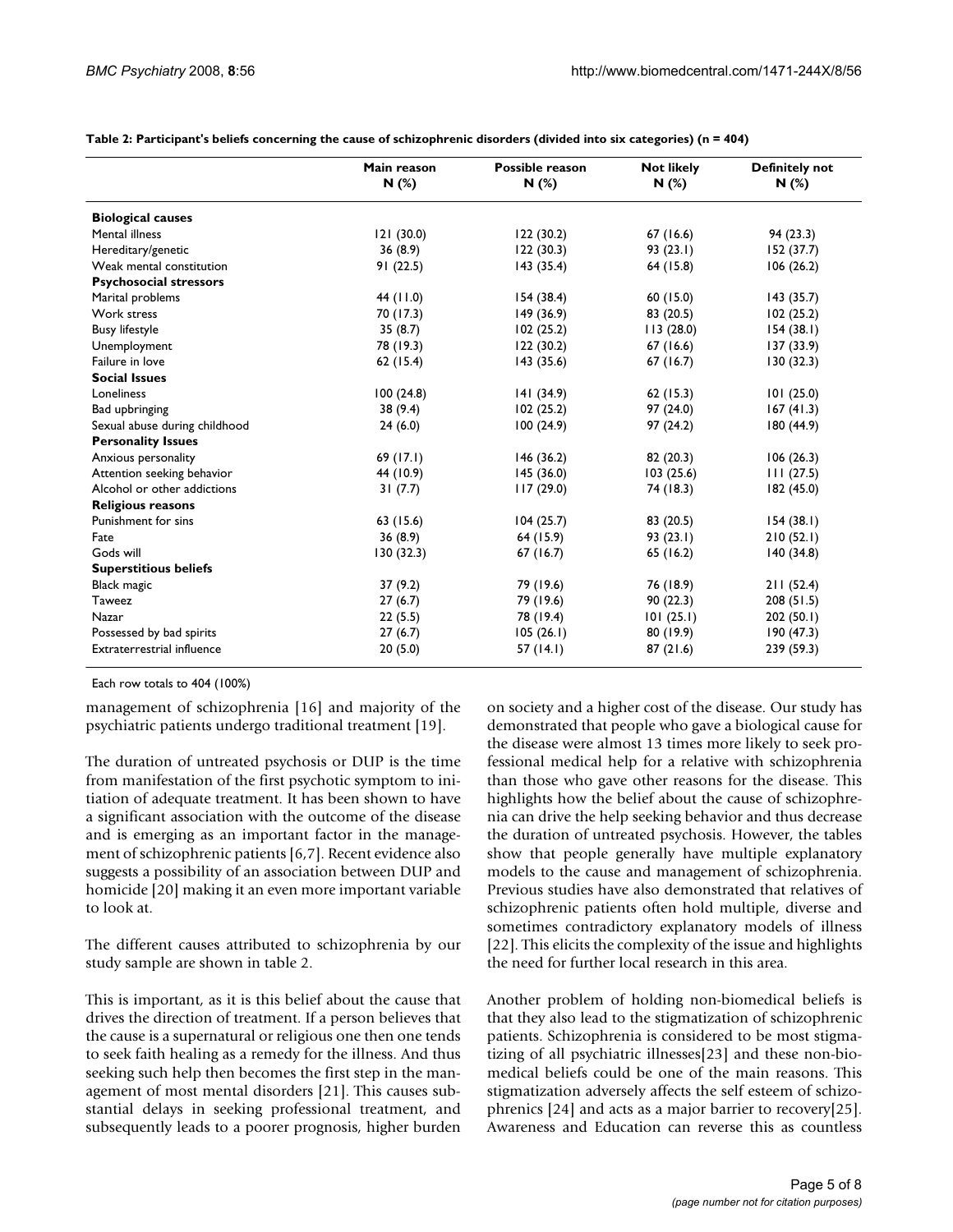|                                        | will definitely do<br>$N(\%)$ | will consider doing<br>N(%) | Will definitely not do<br>N (%) |
|----------------------------------------|-------------------------------|-----------------------------|---------------------------------|
| <b>Professional medical help</b>       |                               |                             |                                 |
| Take him to a family physician         | 189(48.3)                     | 97 (24.8)                   | 105(26.9)                       |
| Take him to a psychiatrist             | 254 (62.9)                    | 70 (17.3)                   | 80(19.8)                        |
| Take him to a mental hospital          | 29(7.2)                       | 47(11.6)                    | 327 (80.9)                      |
| <b>Religious remedies</b>              |                               |                             |                                 |
| Take him to a Mazaar*                  | 53 (13.2)                     | 62 (15.4)                   | 286 (71.0)                      |
| Take him to an Alim/Imam <sup>**</sup> | 129(31.9)                     | 107(26.5)                   | 168(41.6)                       |
| Pray                                   | 201 (49.9)                    | 96 (23.8)                   | 106(26.3)                       |
| Sadqa khairaat $\alpha$                | 223(55.3)                     | 60 (14.9)                   | 120(29.8)                       |
| <b>Social Interventions</b>            |                               |                             |                                 |
| get him married                        | 102(25.2)                     | 112(27.7)                   | 190(47.0)                       |
| get him employed                       | 161(39.9)                     | 113(28.0)                   | 130 (32.2)                      |
| change his job                         | 68 (16.8)                     | 162(40.1)                   | 174(43.1)                       |
| Magic/Exorcism related                 |                               |                             |                                 |
| exorcize him                           | 63 (15.6)                     | 87(21.5)                    | 253(62.6)                       |
| go to an Amil <sup>∞</sup>             | 33(8.2)                       | 72 (17.8)                   | 297 (73.5)                      |
| taweez $\mathbf{r}$                    | 42 (10.4)                     | 69 (17.1)                   | 292 (72.3)                      |
| No help seeking behavior               |                               |                             |                                 |
| talk to him                            | 223 (55.2)                    | 86(21.3)                    | 95 (23.5)                       |
| nothing, rest                          | 173(42.9)                     | 118(29.3)                   | 112(27.8)                       |

**Table 3: Help seeking behavior of participants towards a relative with schizophrenia (divided into five categories) (n = 404)**

\* tomb of a religious person, \*\*A religious leader,  $\alpha$  sacrifice in the name of God,  $\alpha$  A person who does black magic,  $\gamma$  An item worn around the neck or arm in order to protect against evil.

Each row totals to 404 (100%)

studies have demonstrated the value of good family support in the recovery of schizophrenia[5] and both eastern and western data show how the beliefs of relatives of patients with schizophrenia are different from the general population and this is mainly attributed to their increased awareness about the disease [8,26]. The relationship of non-medical beliefs with stigmatization was not amongst the objectives of this paper and therefore was not studied. However, this relationship is important to understand and should be an avenue for future research.

It is vitally important that these beliefs be changed. Previous studies have shown the importance of education and awareness in changing the beliefs of the general population to the cause of schizophrenia and thus their help seeking behavior[27]. Our study has also demonstrated that less educated people are more likely to have an incorrect perception about schizophrenia. A point to note here that education alone is not sufficient, awareness about the disease is more if not equally important in determining the causal beliefs among the population [28]. Living in a nuclear family system, being of female gender and having a higher age were also significantly associated with stating the correct cause. Most people of Pakistan live in a joint family system in which people tend to adhere to ancient and traditional concepts of diseases and false supernatural explanations are passed down from generation to generation. Awareness programs need to prioritize on the illiterate population, on young people, males and those living in joint family systems to be more effective.

However, the situation is more complex than this and simple awareness or educational interventions have shown to have limited success. A randomized control trial conducted in India showed that a structured educational intervention did significantly decrease the non-biomedical causal explanatory models but failed to decrease the treatment explanatory models [29]. While a review of literature demonstrated that enforcement of biogenetic causal theories amongst the public were linked to negative perceptions of dangerousness and unpredictability which led to fear and increased distancing [30]. Much research on the cultural perceptions of schizophrenia is needed and local data must be sought. The use of universal standardized interventions may not prove to be successful. Local beliefs need to be elicited, discussed and addressed in any intervention aimed at altering causal and treatment explanatory models.

The help seeking behavior of our population as demonstrated by this study is very distressing. Not many people said that they would seek professional medical help for a person displaying schizophrenic or psychotic behavior. This is indeed a grave problem as besides increasing the duration of untreated psychosis, it results in the underreporting of the disease. The correct prevalence of schizophrenia in Pakistan can not be known and thus the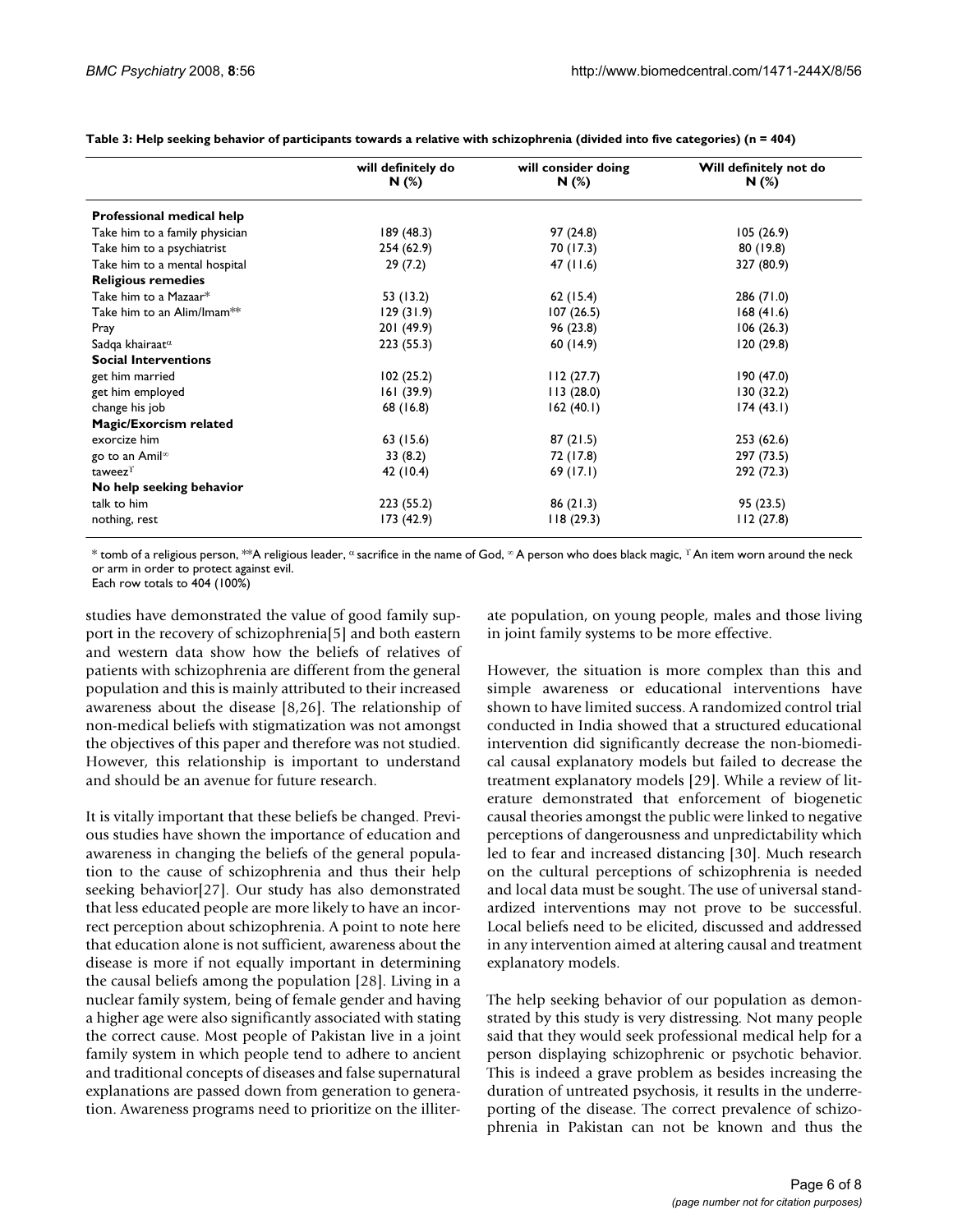seriousness of the condition will always be masked. This prevents large scale and national level strategies from being devised to combat this burdensome and debilitating illness.

An important point to note here is that the sample in our study consists of a large proportion of educated people. This proportion is very different for Pakistan in general. More than 70% of the Pakistani population is illiterate and majority come from the low socioeconomic class. Thus the 40% professional help seeking behavior in our study is a large overstatement. It is unfortunate to note that if amongst a sample of educated people only 30% gave a medical cause and only 40% gave the medical treatment option then the proportions amongst the enormous illiterate population of 120 million maybe extremely unfavorable. Furthermore this study was conducted in a hospital setting and due to social desirability biases, people were generally expected to give a 'seeking medical help' answer. The study population is not representative of the population of Pakistan.

There is a need for further research in this topic and similar studies need to be conducted on more representative samples in order to estimate the true burden of the problem. This is the most important limitation of our study, that it can not be generalized to the whole population. The sample has been taken from a convenient site and thus lacks representativeness. However, the sample serves the purpose of this study which was to give an adequate idea of the beliefs and perceptions of the general population regarding the cause and management of schizophrenia. The purpose of this study was not to estimate exactly how many or what proportion of people have non-biomedical beliefs but to merely demonstrate that a majority of people have incorrect perceptions about schizophrenia and what these perceptions and beliefs are. It was essential to report these finding in order for this issue to be taken seriously and to open doors for future research and intervention

Other limitations of this study include the central tendency bias that exists with all likert scaled questions. No multivariate analyses were performed and thus potential confounding factors were not eliminated. However, this would have been out of the scope of this paper but should be used in future studies in which the objective would be to accurately identify those people with these non-biomedical beliefs and perceptions.

#### **Conclusion**

A vast majority of Pakistanis have many non-biomedical beliefs to the cause of schizophrenia. Their help seeking behavior in this regard is inappropriate and actually detrimental to the health of schizophrenic patients and thus

has harmful effects on the society. To decrease the duration of untreated psychosis and limit the burden that schizophrenia has on society, further research is warranted. Effective interventions that that address the nonbiomedical causal and treatment explanatory models need to be developed and tested.

#### **Competing interests**

The authors declare that they have no competing interests.

#### **Authors' contributions**

SNZ conceived of the idea of the study, designed it, coordinated it, made the questionnaire, collected data, performed the statistical analysis, conducted literature search and wrote the manuscript. ST and RS conceived the idea of the study, designed it, made the questionnaire, collected data, conducted literature search and helped in writing and editing the manuscript. SAG, SW, AZ, WY and AJZ helped in conceiving the idea of the study and its design and collected data. HN conceived the idea of the study, helped design the questionnaire and reviewed the final manuscript. All authors have approved of the final version to be published.

#### **Additional material**

#### **Additional file 1**

*Questionnaire. The questionnaire used in the study was in the Urdu language which is the national language of Pakistan. The English translation of this questionnaire has been provided.* Click here for file [\[http://www.biomedcentral.com/content/supplementary/1471-](http://www.biomedcentral.com/content/supplementary/1471-244X-8-56-S1.doc)

244X-8-56-S1.doc]

#### **Acknowledgements**

We would like to acknowledge the support offered by Department of Psychiatry in making this project possible. We would like to acknowledge the assistance of our peers who gave valuable suggestions in developing this manuscript. Our special thanks go to Ather M Taqi for reviewing the manuscript.

#### **References**

- 1. Rossler W, Salize HJ, van Os J, Riecher-Rossler A: **[Size of burden](http://www.ncbi.nlm.nih.gov/entrez/query.fcgi?cmd=Retrieve&db=PubMed&dopt=Abstract&list_uids=15925493) [of schizophrenia and psychotic disorders.](http://www.ncbi.nlm.nih.gov/entrez/query.fcgi?cmd=Retrieve&db=PubMed&dopt=Abstract&list_uids=15925493)** *Eur Neuropsychopharmacol* 2005, **15:**399-409.
- 2. Salloum IM, Moss HB, Daley DC: **[Substance abuse and schizo](http://www.ncbi.nlm.nih.gov/entrez/query.fcgi?cmd=Retrieve&db=PubMed&dopt=Abstract&list_uids=1928026)[phrenia: impediments to optimal care.](http://www.ncbi.nlm.nih.gov/entrez/query.fcgi?cmd=Retrieve&db=PubMed&dopt=Abstract&list_uids=1928026)** *Am J Drug Alcohol Abuse* 1991, **17:**321-336.
- 3. Grover SAA, Chakrabarti S, Kulhara P: **Cost of illness of Schizophrenia.** *J Pak Psych Society* 2006, **3:**12-20.
- 4. Siegel SJ, Irani F, Brensinger CM, Kohler CG, Bilker WB, Ragland JD, Kanes SJ, Gur RC, Gur RE: **[Prognostic variables at intake and](http://www.ncbi.nlm.nih.gov/entrez/query.fcgi?cmd=Retrieve&db=PubMed&dopt=Abstract&list_uids=16513864) [long-term level of function in schizophrenia.](http://www.ncbi.nlm.nih.gov/entrez/query.fcgi?cmd=Retrieve&db=PubMed&dopt=Abstract&list_uids=16513864)** *Am J Psychiatry* 2006, **163:**433-441.
- 5. Giron M, Gomez-Beneyto M: **[Relationship between family atti](http://www.ncbi.nlm.nih.gov/entrez/query.fcgi?cmd=Retrieve&db=PubMed&dopt=Abstract&list_uids=15167404)[tudes and social functioning in schizophrenia: a nine-month](http://www.ncbi.nlm.nih.gov/entrez/query.fcgi?cmd=Retrieve&db=PubMed&dopt=Abstract&list_uids=15167404) [follow-up prospective study in Spain.](http://www.ncbi.nlm.nih.gov/entrez/query.fcgi?cmd=Retrieve&db=PubMed&dopt=Abstract&list_uids=15167404)** *J Nerv Ment Dis* 2004, **192:**414-420.